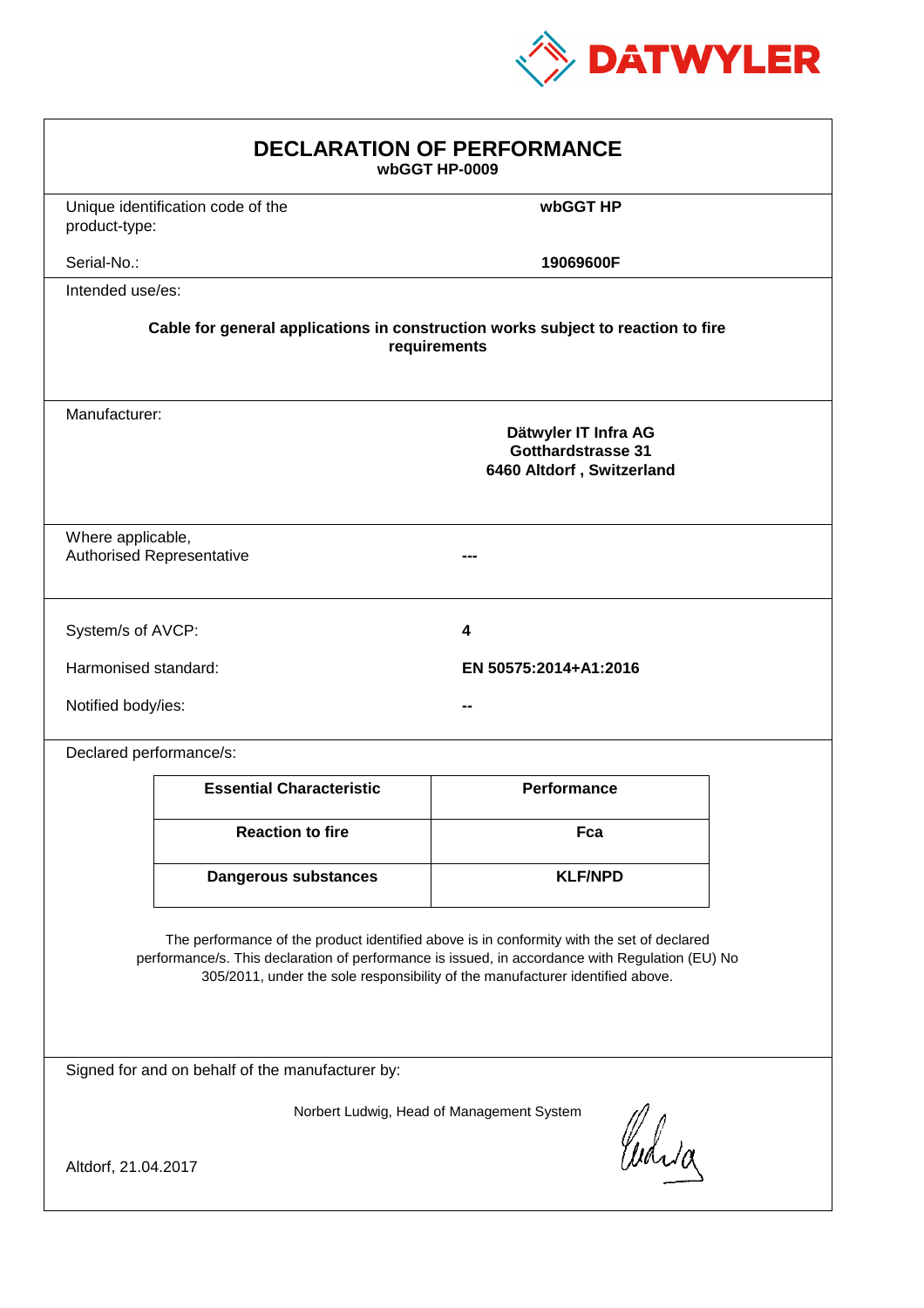

| LEISTUNGSERKLÄRUNG<br>wbGGT HP-0009                                                                                                                                                                                                                        |                                                                        |                                                                                |  |
|------------------------------------------------------------------------------------------------------------------------------------------------------------------------------------------------------------------------------------------------------------|------------------------------------------------------------------------|--------------------------------------------------------------------------------|--|
|                                                                                                                                                                                                                                                            | Eindeutiger Kenncode des Produkttyps:                                  | wbGGT HP                                                                       |  |
| Serien-Nr.:                                                                                                                                                                                                                                                |                                                                        | 19069600F                                                                      |  |
| Verwendungszweck(e):                                                                                                                                                                                                                                       |                                                                        |                                                                                |  |
|                                                                                                                                                                                                                                                            | Kabel/Leitung für allgemeine Anwendungen in Bauwerken in Bezug auf die | Anforderungen an das Brandverhalten                                            |  |
| Hersteller:                                                                                                                                                                                                                                                |                                                                        | Dätwyler IT Infra AG<br><b>Gotthardstrasse 31</b><br>6460 Altdorf, Switzerland |  |
|                                                                                                                                                                                                                                                            | Wo anwendbar, Bevollmächtigter:                                        |                                                                                |  |
| Leistungsbeständigkeit:                                                                                                                                                                                                                                    | System(e) zur Bewertung und Überprüfung der                            | 4                                                                              |  |
| Harmonisierte Norm:                                                                                                                                                                                                                                        |                                                                        | EN 50575:2014+A1:2016                                                          |  |
| Notifizierte Stelle(n):                                                                                                                                                                                                                                    |                                                                        |                                                                                |  |
| Erklärte Leistung(en):                                                                                                                                                                                                                                     |                                                                        |                                                                                |  |
|                                                                                                                                                                                                                                                            | <b>Wesentliche Merkmale</b>                                            | Leistung                                                                       |  |
|                                                                                                                                                                                                                                                            | <b>Brandverhalten</b>                                                  | Fca                                                                            |  |
|                                                                                                                                                                                                                                                            | Gefährliche Stoffe                                                     | <b>KLF/NPD</b>                                                                 |  |
| Die Leistung des vorstehenden Produkts entspricht der erklärten Leistung/den erklärten<br>Leistungen. Für die Erstellung der Leistungserklärung im Einklang mit der Verordnung (EU) Nr.<br>305/2011 ist allein der obengenannte Hersteller verantwortlich. |                                                                        |                                                                                |  |
| Unterzeichnet für den Hersteller und im Namen des Herstellers von:                                                                                                                                                                                         |                                                                        |                                                                                |  |
| Norbert Ludwig, Head of Management System<br>Curia                                                                                                                                                                                                         |                                                                        |                                                                                |  |
| Altdorf, 21.04.2017                                                                                                                                                                                                                                        |                                                                        |                                                                                |  |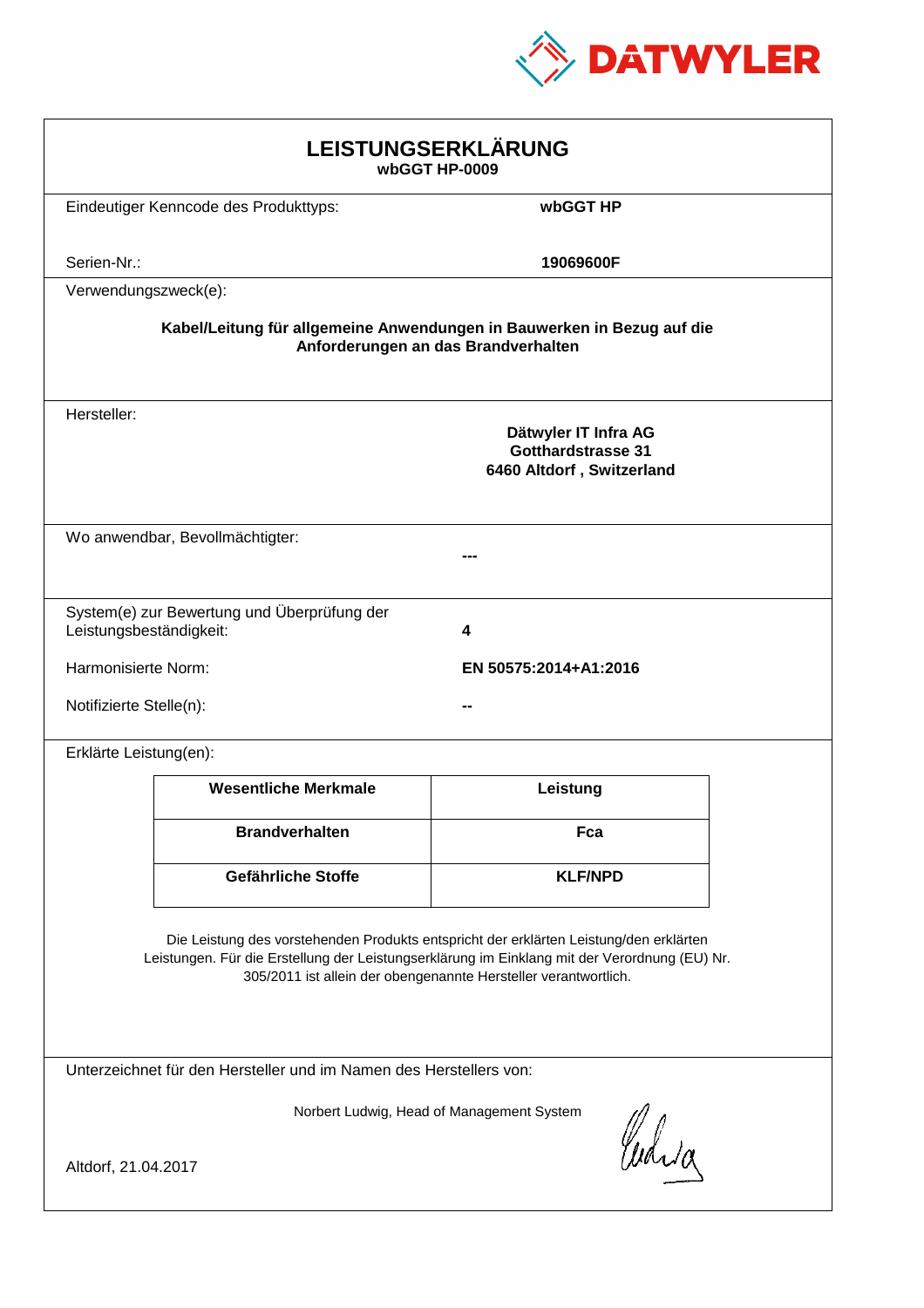

| <b>PRESTATIEVERKLARING</b><br>wbGGT HP-0009                                                                                                                                                                                                                                 |                                                                         |                                                                         |  |
|-----------------------------------------------------------------------------------------------------------------------------------------------------------------------------------------------------------------------------------------------------------------------------|-------------------------------------------------------------------------|-------------------------------------------------------------------------|--|
| producttype:                                                                                                                                                                                                                                                                | Unieke identificatiecode van het                                        | wbGGT HP                                                                |  |
| Serienr.:                                                                                                                                                                                                                                                                   |                                                                         | 19069600F                                                               |  |
| Beoogd(e) gebruik(en):                                                                                                                                                                                                                                                      |                                                                         |                                                                         |  |
| Kabels voor algemene toepassingen in bouwwerken die onder<br>voorschriften inzake materiaalgedrag bij brand vallen                                                                                                                                                          |                                                                         |                                                                         |  |
| Fabrikant:                                                                                                                                                                                                                                                                  |                                                                         | Dätwyler IT Infra AG<br>Gotthardstrasse 31<br>6460 Altdorf, Switzerland |  |
|                                                                                                                                                                                                                                                                             | indien van toepassing, Gemachtigde:                                     |                                                                         |  |
| prestatiebestendigheid:<br>Geharmoniseerde norm:<br>Aangemelde instantie(s):                                                                                                                                                                                                | Het systeem of de systemen voor de<br>beoordeling en verificatie van de | 4<br>EN 50575:2014+A1:2016                                              |  |
| Aangegeven prestatie(s)                                                                                                                                                                                                                                                     |                                                                         |                                                                         |  |
|                                                                                                                                                                                                                                                                             | Essentiële kenmerken                                                    | <b>Prestatie</b>                                                        |  |
|                                                                                                                                                                                                                                                                             | <b>Brandreactie</b>                                                     | Fca                                                                     |  |
|                                                                                                                                                                                                                                                                             | Gevaarlijke stoffen                                                     | <b>KLF/NPD</b>                                                          |  |
| De prestaties van het hierboven omschreven product zijn conform de aangegeven prestaties. Deze<br>prestatieverklaring wordt in overeenstemming met Verordening (EU) nr. 305/2011 onder de exclusieve<br>verantwoordelijkheid van de hierboven vermelde fabrikant verstrekt. |                                                                         |                                                                         |  |
| Ondertekend voor en namens de fabrikant door:                                                                                                                                                                                                                               |                                                                         |                                                                         |  |
| Norbert Ludwig, Head of Management System<br>Curia<br>Altdorf, 21.04.2017                                                                                                                                                                                                   |                                                                         |                                                                         |  |
|                                                                                                                                                                                                                                                                             |                                                                         |                                                                         |  |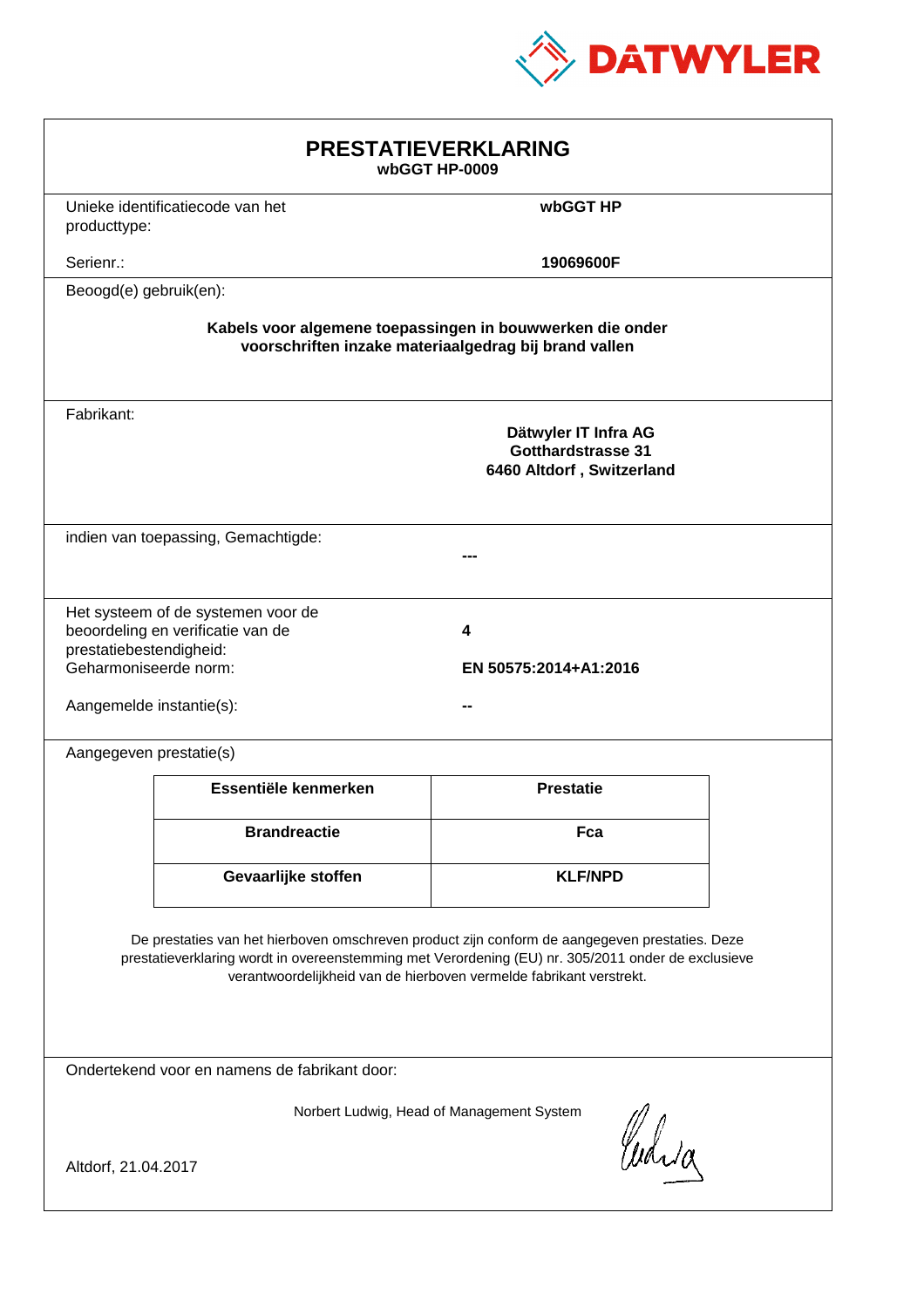

| DÉCLARATION DES PERFORMANCES<br>wbGGT HP-0009                                                                                                                                                                                                                    |                                                                                                                |                                                                                |  |  |
|------------------------------------------------------------------------------------------------------------------------------------------------------------------------------------------------------------------------------------------------------------------|----------------------------------------------------------------------------------------------------------------|--------------------------------------------------------------------------------|--|--|
| produit type:                                                                                                                                                                                                                                                    | Code d'identification unique du                                                                                | wbGGT HP                                                                       |  |  |
| Numéro de série:                                                                                                                                                                                                                                                 |                                                                                                                | 19069600F                                                                      |  |  |
| Usage(s) prévu(s):                                                                                                                                                                                                                                               |                                                                                                                |                                                                                |  |  |
|                                                                                                                                                                                                                                                                  | Câble pour applications générales dans les ouvrages de construction soumis<br>aux exigences de réaction au feu |                                                                                |  |  |
| Fabricant:                                                                                                                                                                                                                                                       |                                                                                                                | Dätwyler IT Infra AG<br><b>Gotthardstrasse 31</b><br>6460 Altdorf, Switzerland |  |  |
|                                                                                                                                                                                                                                                                  | Le cas échéant, Mandataire                                                                                     |                                                                                |  |  |
| performances:<br>Norme harmonisée:<br>Organisme(s) notifié(s):                                                                                                                                                                                                   | Système(s) d'évaluation et de<br>vérification de la constance des                                              | 4<br>EN 50575:2014+A1:2016                                                     |  |  |
|                                                                                                                                                                                                                                                                  | Performance(s) déclarée(s):                                                                                    |                                                                                |  |  |
|                                                                                                                                                                                                                                                                  | Caractéristique essentielle                                                                                    | Performance                                                                    |  |  |
|                                                                                                                                                                                                                                                                  | Réaction au feu                                                                                                | Fca                                                                            |  |  |
|                                                                                                                                                                                                                                                                  | <b>Substances dangereuses</b>                                                                                  | <b>KLF/NPD</b>                                                                 |  |  |
| Les performances du produit identifié ci-dessus sont conformes aux performances déclarées.<br>Conformément au règlement (UE) no 305/2011, la présente déclaration des performances est<br>établie sous la seule responsabilité du fabricant mentionné ci-dessus. |                                                                                                                |                                                                                |  |  |
| Signé pour le fabricant et en son nom par:                                                                                                                                                                                                                       |                                                                                                                |                                                                                |  |  |
| Norbert Ludwig, Head of Management System<br>Curia<br>Altdorf, 21.04.2017                                                                                                                                                                                        |                                                                                                                |                                                                                |  |  |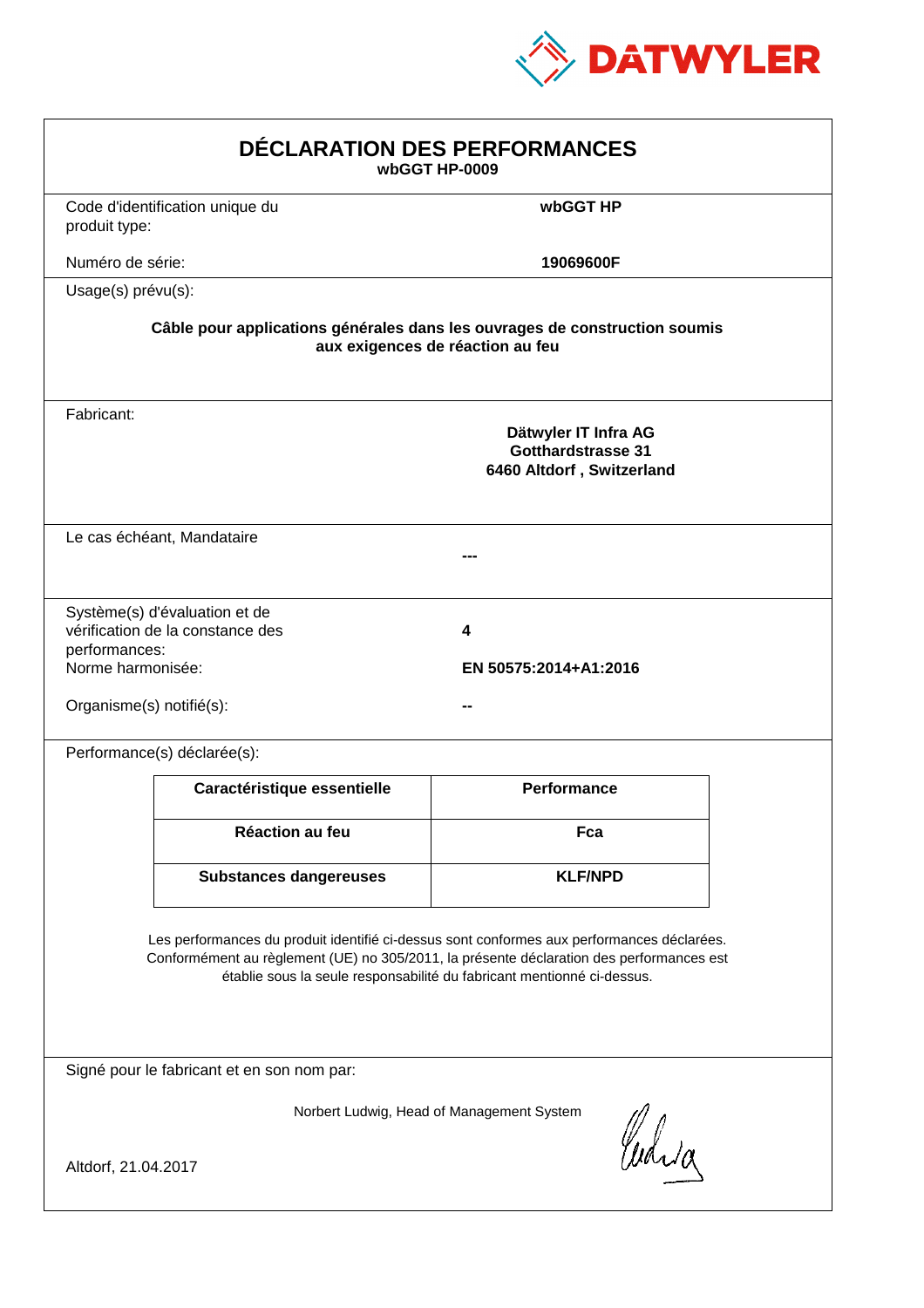

| <b>DECLARACIÓN DE PRESTACIONES</b><br>wbGGT HP-0009                                                                                                                                                                                                                                            |                                                                                                        |                                                                         |  |  |
|------------------------------------------------------------------------------------------------------------------------------------------------------------------------------------------------------------------------------------------------------------------------------------------------|--------------------------------------------------------------------------------------------------------|-------------------------------------------------------------------------|--|--|
| producto tipo:                                                                                                                                                                                                                                                                                 | Código de identificación única del                                                                     | wbGGT HP                                                                |  |  |
| Número de serie:                                                                                                                                                                                                                                                                               |                                                                                                        | 19069600F                                                               |  |  |
| Usos previstos:                                                                                                                                                                                                                                                                                |                                                                                                        |                                                                         |  |  |
|                                                                                                                                                                                                                                                                                                | Cable sujeto a requisitos de reacción al fuego para aplicaciones generales en obras<br>de construcción |                                                                         |  |  |
| Fabricante:                                                                                                                                                                                                                                                                                    |                                                                                                        | Dätwyler IT Infra AG<br>Gotthardstrasse 31<br>6460 Altdorf, Switzerland |  |  |
|                                                                                                                                                                                                                                                                                                | En su caso, Representante autorizado:                                                                  |                                                                         |  |  |
| (EVCP):<br>Norma armonizada:<br>Organismos notificados:                                                                                                                                                                                                                                        | Sistemas de evaluación y verificación<br>de la constancia de las prestaciones                          | 4<br>EN 50575:2014+A1:2016                                              |  |  |
|                                                                                                                                                                                                                                                                                                | Prestaciones declaradas:                                                                               |                                                                         |  |  |
|                                                                                                                                                                                                                                                                                                | Característica esencial                                                                                | <b>Prestaciones</b>                                                     |  |  |
|                                                                                                                                                                                                                                                                                                | Reacción al fuego                                                                                      | Fca                                                                     |  |  |
|                                                                                                                                                                                                                                                                                                | Sustancias peligrosas                                                                                  | <b>KLF/NPD</b>                                                          |  |  |
| Las prestaciones del producto identificado anteriormente son conformes con el conjunto de<br>prestaciones declaradas. La presente declaración de prestaciones se emite, de conformidad con<br>el Reglamento (UE) nº 305/2011, bajo la sola responsabilidad del fabricante arriba identificado. |                                                                                                        |                                                                         |  |  |
|                                                                                                                                                                                                                                                                                                | Firmado por y en nombre del fabricante por:                                                            |                                                                         |  |  |
| Norbert Ludwig, Head of Management System<br>Curia<br>Altdorf, 21.04.2017                                                                                                                                                                                                                      |                                                                                                        |                                                                         |  |  |